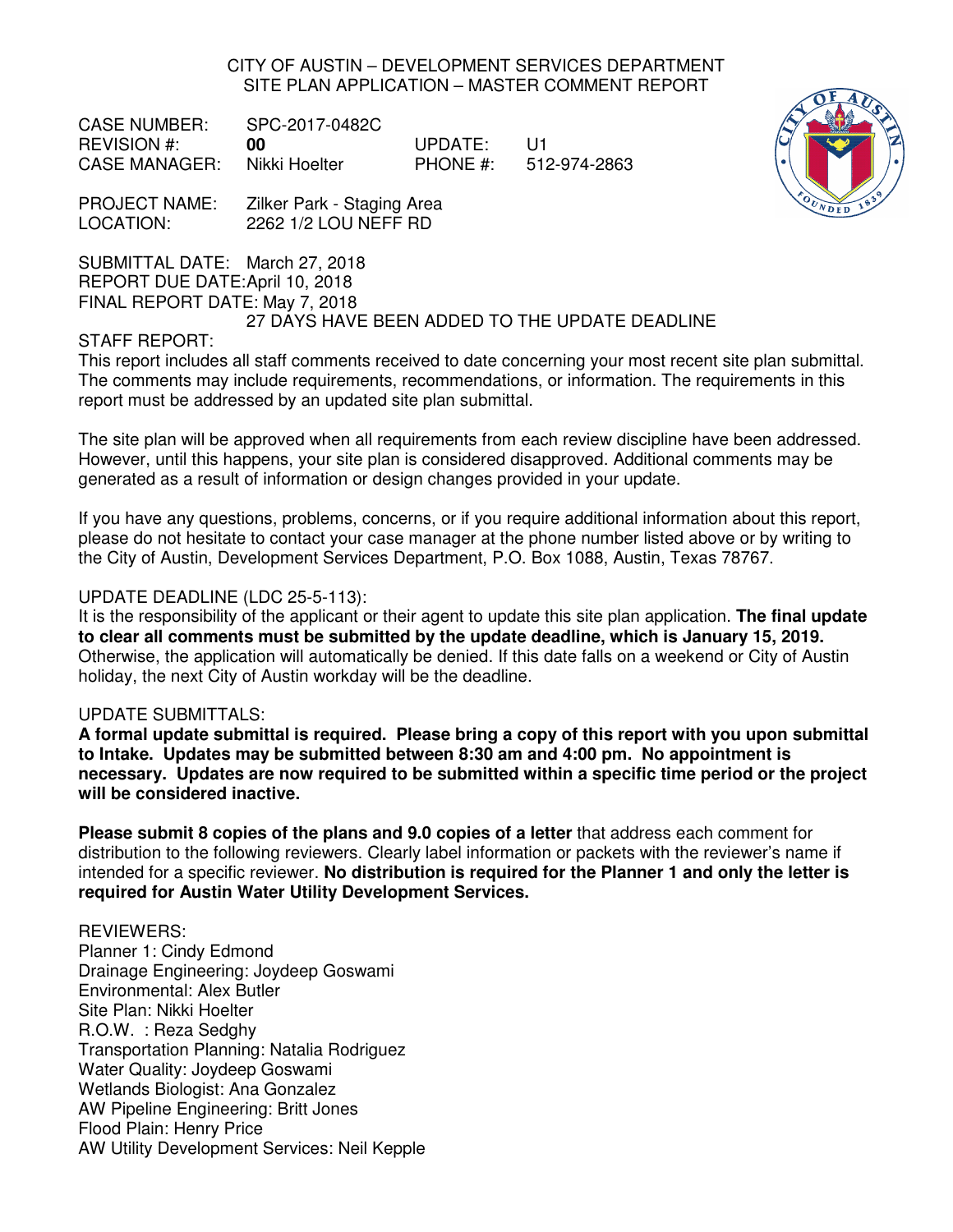Release of this application does not constitute a verification of all data, information, and calculations supplied by the applicant. The engineer of record is solely responsible for the completeness, accuracy, and adequacy of his/her submittal, whether or not the application is reviewed for code compliance by city engineers.

WQ 1. Per LDC 25-1-83(D)(2), 2) if the site overlies a closed municipal solid waste land fill, one of the following is required: (a) a development permit from the Texas Commission on Environmental Quality; (b) written notification from the Texas Commission on Environmental Quality that a development permit is not required.

**Update #1:** Per the comment response letter, comment pending submittal of appropriate documentation from TCEQ.

WQ 2. Per the meeting held on 02/08/18, the sedimentation/filtration pond that is currently shown on the plans will be changed to a sedimentation/biolfiltration pond. The ECM Appendix R-6 table for biofiltration ponds will be reviewed once submitted.

**Update #1:** The Appendix R-6 table provided does not include all of the necessary information as required by the ECM Appendix R-6 table. This includes the 100-yr design peak flow rate, the water quality elevation, and the biological elements calculations. Additionally, the minimum provided freeboard for the sedimentation pond is 0.25 ft. The provided freeboard is shown 0.00 ft. Please clarify and/or revise.

WQ 3. Please provide a planting plan of the proposed biofiltration pond.

**Update #1:** Please include the biological elements calculations in the ECM Appendix R-6. It does not appear that a planting is provided on the landscape sheet. The planting plan should reflect biological element calculations.

WQ 4. Please provide a copy of the on-going IPM plan that has been approved for PARD projects. **Update #1:** Comment pending submittal of IPM plan. Please add a note on the cover sheet referencing the approved IPM plan.

WQ 5. An impermeable liner under the water quality basin is required for sites located over the Edwards Aquifer Recharge Zone per ECM 1.6.2(C). An impermeable liner is proposed. However, the depth of liner may be revised per the meeting on 02/08/18. This comment is pending final resolution. **Update #1:** Comment pending final resolution with TCEQ requirements and approval.

WQ 6. Per comment WQ 5, a protective soil layer is required over the impermeable liner per ECM 1.6.2(C). the depth of the protective soil layer may be revised per the meeting on 02/08/18. This comment is pending final resolution.

**Update #1:** Comment pending final resolution with TCEQ requirements and approval.

WQ 7. A Quality Assurance/Quality Control (QA/QC) plan is required for the construction, installation, and on-going maintenance of the impermeable liner per ECM 1.6.2(C). Please provide this plan. **Update #1:** Comment pending submittal of QA/QC plan for the impermeable liner.

WQ 8. **Update #1:** Comment cleared.

WQ 9. This reviewer is confirming with Field Operations staff that the proposed access paths are adequate.

**Update #1:** Comment pending confirmation with Field Operations staff.

WQ 10. **Update #1:** Comment cleared.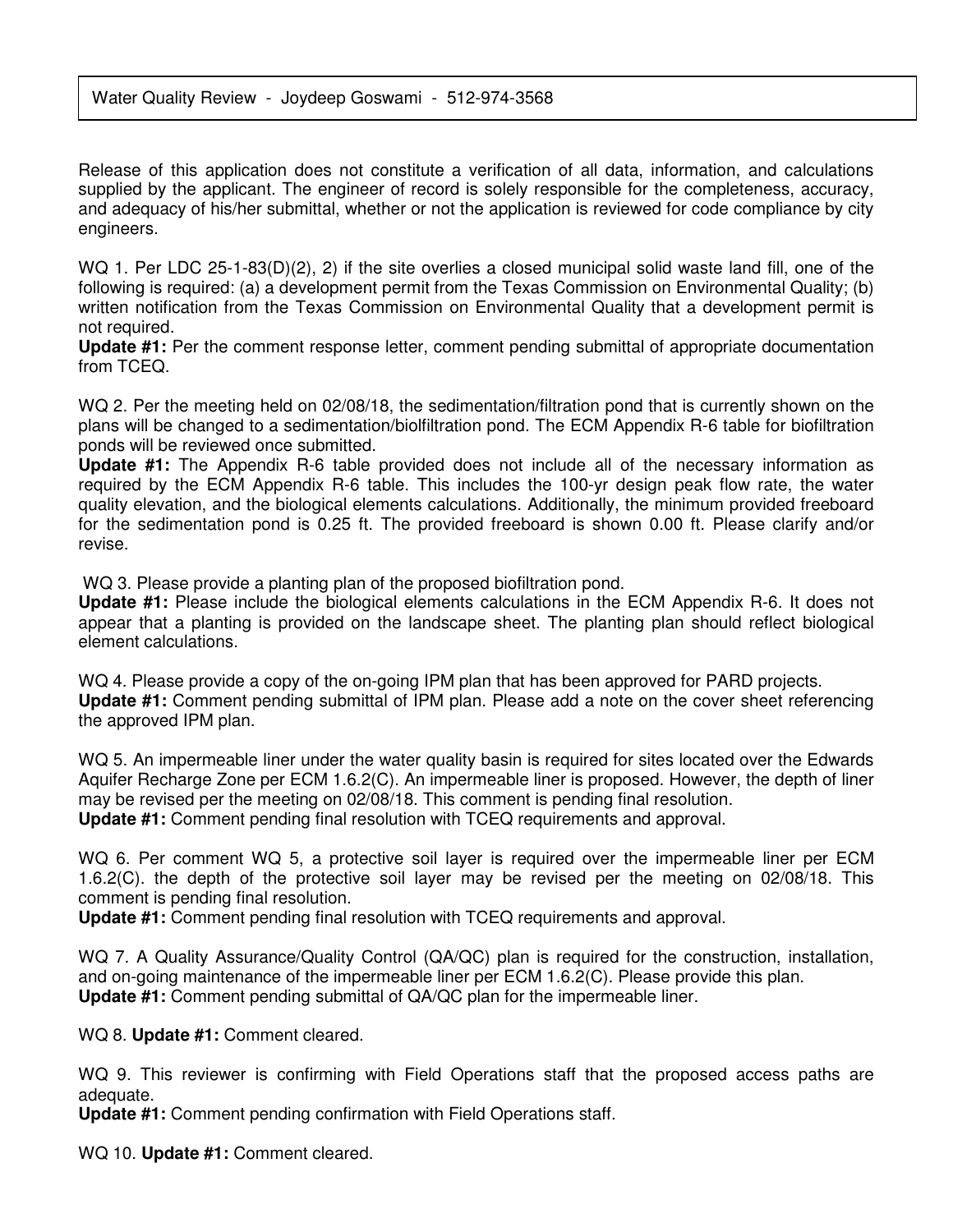WQ 11. **Update #1:** Comment cleared.

Additional comments may be generated once the information from the above comments is provided.

## **Additional Comments**

WQ 11. Please provide calculations to demonstrate a 48-hour minimum drawdown time for the water quality pond.

WQ 12. As discussed in the meeting on 04/06/18, review of the water quality layout and details is being coordinated with the Environmental Resources Management (ERM) staff. Comments will be provided under separate cover.

Wetlands Biologist Review - Ana Gonzalez - 512-974-2929

WB 1 **Update 0** The proposed water quality pond encroaches within the boundary of the wetland CEFs and their respective 150' standard CEF buffer. Please either adjust your proposed LOC outside this area or propose what mitigation strategy will address these impacts. Please be aware that 1:1 mitigation is required per ECM 1.10.3 for both the CEF buffer as well as the wetland.

**Update 1** Per the conversation on 4/5/2018, please provide a mitigation plan for the impacted wetlands

WB 2 **Update 0** Additional comments may be generated as additional information becomes available

**Update 1** comment to be cleared after all standing wetland review comments are cleared

AW Pipeline Engineering - Britt Jones - 512-972-0235

The latest Austin Water redline comments were not submitted to COA DSD Intake with the revised plan set.

The applicant is responsible for submitting the red-lined plans along with the updated revised plan set to the Development Services Department as part of the formal update submittal process. If the red-lined plans are not submitted with the formal update, the formal update will not be accepted for review by the Development Services Department.

Electric Review - Karen Palacios - 512-322-6110

EL1. There is a propose transformer shown. The following needs to be discussed with your design lead and preliminary approval.

EL 2. Christian Pope (**interim design lead)** at ph. 512-505-7674 is the initial Austin Energy contact person for electric service design. Preliminary design discussed and approved by Christian must be reflected in all plans that show Austin Energy electrical lines. Discuss permanent electric service and projected load requirements, the location of the transformer pad(s) and routing the underground electric cabling, meter locations and any additional required electric facilities. Please show these improvements on all plans, wet utilities plans, and the landscape plans.

- Submit to Christian a point-of-service for your project, as well as the projected load required for service, with completed ESPA form with case number.
- Staff highly suggests having your MEP discuss items with Christian.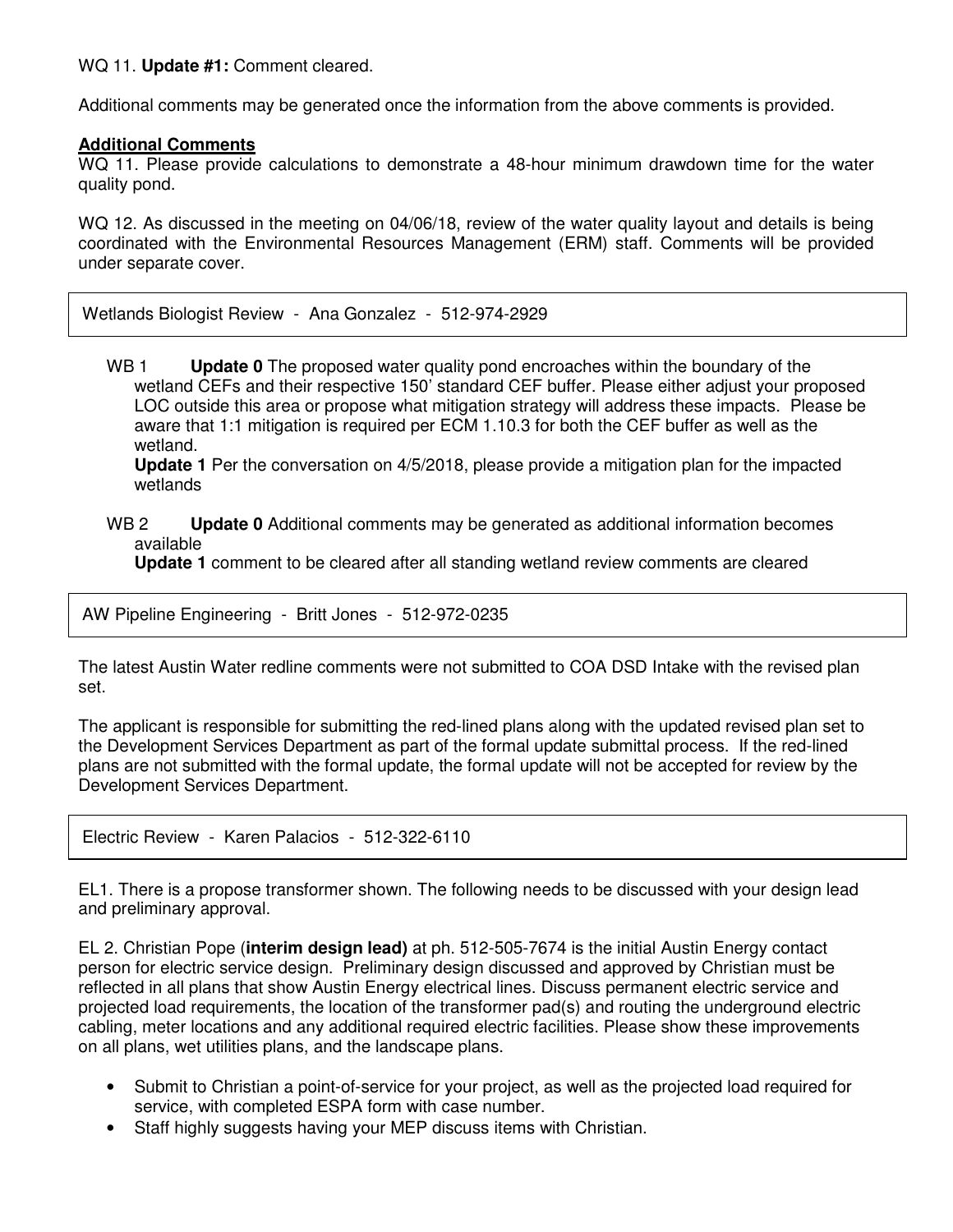EL 3. FYI: Austin Energy must review any changes to this plan that may affect electric requirements. These changes include, but are not limited to, changes in building square footage, building location, detention facilities' location, grading, spoil site locations, etc.

# **UPDATE1: EL1-EL3 Cleared.**

**The applicant is working with the design team and the plans are cleared for site review. Be advised, however that the electric facilities shown on this update are considered conceptual. The layout shown should not be used for bidding and the final electric design as done by Austin Energy may vary from that shown. Changes to the site plan may be required. Continue working with AE design for the final design.** 

Drainage Engineering Review - Joydeep Goswami - 512-974-3568

Release of this application does not constitute a verification of all data, information, and calculations supplied by the applicant. The engineer of record is solely responsible for the completeness, accuracy, and adequacy of his/her submittal, whether or not the application is reviewed for code compliance by city engineers.

## DE 1. **U1:** Comment cleared.

DE 2. The proposed 36" storm drain conveying off-site flows through the site must be located within a drainage easement or equivalent per LDC 25-7-151.

**U1:** Per discussion at the meeting held on 04/06/18, a declaration of easement document will be required in lieu of a standard drainage easement. Please provide field notes and sketch of the drainage facilities discussed in this comment. Once the field notes and sketch are received, this reviewer will forward the document to City Legal for drafting of this document. Once the document is recorded, please add the document number to the cover sheet.

DE 3. Per City of Austin G.I.S information, a portion of the site is located within the 100-yr floodplain as defined by F.E.M.A. and City of Austin fully-developed conditions. The 100-yr floodplain must be contained within a dedicated drainage easement or equivalent document for City property.

**U1:** Per discussion at the meeting held on 04/06/18, a declaration of easement document will be required in lieu of a standard drainage easement. Please provide field notes and sketch of the drainage facilities discussed in this comment. Once the field notes and sketch are received, this reviewer will forward the document to City Legal for drafting of this document. Once the document is recorded, please add the document number to the cover sheet.

DE 4. **U1:** Comment cleared.

DE 5. Please include the flow, depth, velocity, and hydraulic grade line for the 100-yr storm in the profile of the proposed storm drain.

**U1:** It does not appear that the 100-yr HGL was added to the storm drain profiles provided on Sheet 17.

DE 6. **U1:** Comment cleared.

DE 7. Please provide a cross-section of the existing swale that is to be extended to convey water from the parking area to the water quality pond. This is to ensure adequate capacity for conveyance.

**U1:** This reviewer was unable to locate the cross-section of the existing swale. If it is preferred, the left and right top banks of the swale, and easement width can be added along the profile ensure that 25-yr storm is conveyed within the swale and that the 100-yr storm is contained within the declaration of easement.

DE 8. A cross-section for the channel providing conveyance of off-site flows along Stratford Drive is provided on Sheet 10. Please provide a profile of the channel that includes flow, depth, velocity, and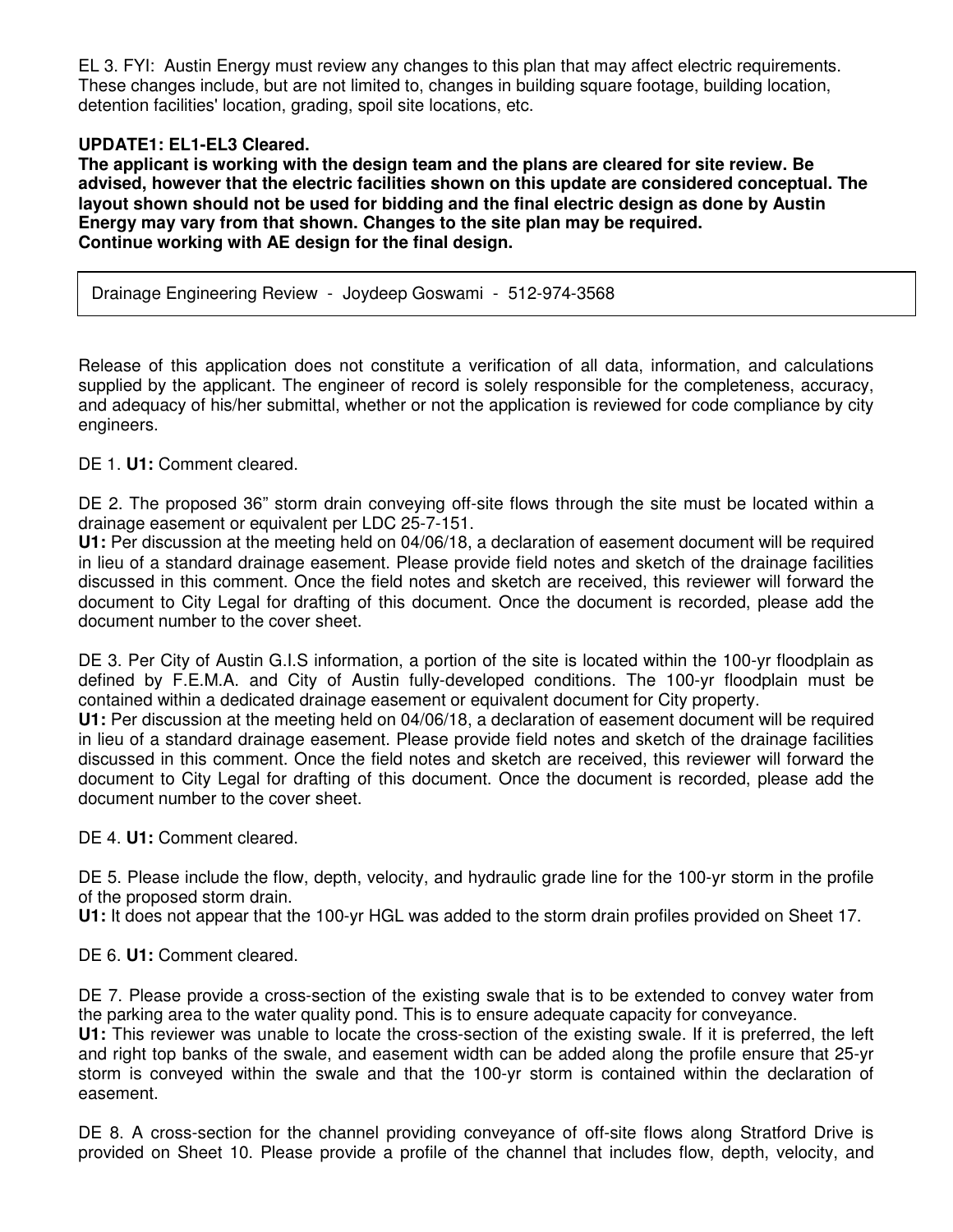hydraulic grade lines for the 25-yr and 100-yr storm. Please demonstrate that the 25-yr storm is contained within the channel and that the 100-yr storm is contained within the right-of-way or a dedicated easement.

**U1:** Please see U1 response to comment DE 7.

DE 9. The proposed trench drain as shown as detail A/19 is a non-standard improvement to be maintained by the City of Austin. Therefore, approval from the Public Works – Street and Bridge Division is required. Please provide documentation of approval once obtained.

**U1:** This reviewer is confirming with staff on this comment regarding maintenance of this non-standard improvement.

Additional comments may be generated once the information from the above comments is provided.

### **Additional Comments**

DE 10. For City-maintained storm drains, the minimum size of pipe is 18". Please revise the proposed 12" RCP pipe as shown on Sheet 17. Additionally, please provide the flow, depth, velocities, and hydraulic grade lines for the 25-yr and 100-yr storms for this section of storm drain.

\*\*Please note that this reviewer's plan set provided with this update is not signed, sealed, and dated by the engineer of record. Please ensure that subsequent submittals include these to avoid any delays in review of updates.

Environmental Review - Alex Butler - 512-974-2067

### **Endangered Species**

EV 1 According to COA GIS, this site is located within the endangered species area. Please notify the following individuals via email of the proposed development and cc this EV reviewer: Travis County: BCCP@traviscountytx.gov

US Fish and Wildlife: Tanya Sommer tanya\_sommer@fws.gov (512)490-0057 X222 Kimberlee Harvey at BCCP: kimberlee.harvey@austintexas.gov

[LDC 25-8-691 through 696]

**Update 1 Comment Pending.** 

## **Cover Sheet Notes**

EV 2 Comment Cleared.

## **Final Plat Sheet**

EV 3 Provide a signed copy of the final plat or a land status determination.

**Update 1 Q tables are based on this information and it must be verified. If using other parcels towards impervious cover plats or land status must be provided for that land as well.** 

#### **General Notes Sheet**

EV 4 Comment Cleared.

#### **Impervious Cover Comments**

EV 5 This project is located in the Drinking Water Protection Zone. Provide a Q1 and Q2 table. Water Supply Suburban has a 40% impervious cover limit. Anything above 40% impervious cover will need a Land Use Commission Variance. [LDC 25-8-62, ECM Appendices Q-1 and Q-2]

**Update 1 Pending EV 3. Show where the 30.45 acres is coming from. The total IC allowable is 40% and the tables provided are showing 44%. See new variance comments.** 

## **Grading**

EV 6 Comment Cleared.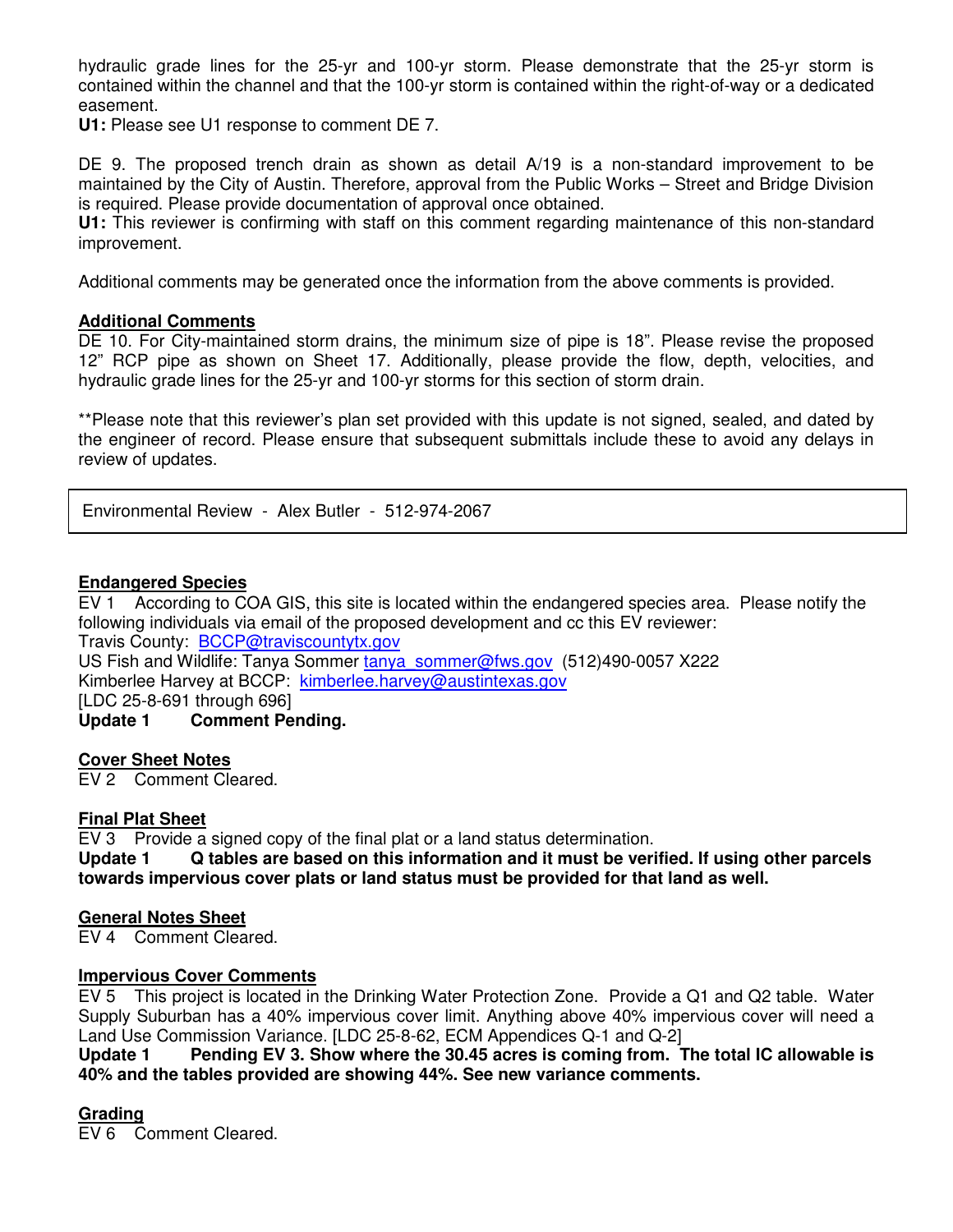# **Demolition Sheet**

EV 7 – EV 8 Comments Cleared.

# **ESC Requirements [LDC 25-7-61,65, 25-8-181,182,183,184]**

EV 9 – EV 14 Comments Cleared.

EV 15 Invert the silt fence "V"s on the north end of site to effectively reduce chances of fugitive sediment.

# **Update 1 Comment not addressed.**

EV 16 Comment Cleared.

EV 17 For rough cut ponds, sediment traps, and sediment basins dewatering skimmers must be designed to dewater at the surface. Provide ECM Figure 1.4.5.K.1 in the plan set and show the dewatering skimmer location.

# Update 1 Comment not addressed. Show location on ESC Sheet.

EV 18 – EV 22 Comments Cleared.

**Tree Protection Requirements [LDC 25-8-604, 624, ECM 3.3.0, 3.4.0, 3.5.0]** 

EV 23 – EV 30 Comments Cleared.

### **Innovative Water Management (Requires input from both civil engineer and landscape architect; requires approval of Drainage Review)**

EV 31 Demonstrate compliance with the Innovative Water Management (IWM) requirement [LDC 25-2- 1008, ECM 2.4.9].

Include the following information on drainage, grading, and landscape plans:

- Hatch and show the square footage\* of
	- o the impervious drainage area (stormwater runoff source) and
	- $\circ$  the pervious landscape area receiving stormwater runoff.
		- \*Note: minimum ratio is 1 sq. ft drainage / 2 sq. ft. landscape
- Provide calculations demonstrating that flow to the receiving area is non-erosive.
- If the receiving area is not a green infrastructure water quality control [ECM 1.6.7], and/or is not adequately sized to infiltrate the design storm, then receiving area must drain to a stormwater facility.

**Update 1 Pending the receipt of a landscape plan. Make sure the landscape plan is sealed by a landscape architect. Further IWM comments pending.** 

## **Landscape and Tree Mitigation**

EV 32 Provide Landscape Plan. Further landscape comments pending.

**Update 1 Pending the receipt of a landscape plan. Make sure the landscape plan is sealed by a landscape architect. Further landscape and tree mitigation comments pending.** 

EV 33 Provide mitigation plans. Further mitigation comments pending.

**Update 1 Pending the receipt of a landscape plan. Make sure the landscape plan is sealed by a landscape architect. Further landscape and tree mitigation comments pending.** 

EV 34 Include irrigation notes per ECM Appendix O. [ECM 2.4.6(B)]

**Update 1 Pending the receipt of a landscape plan. Make sure the landscape plan is sealed by a landscape architect. Further landscape and tree mitigation comments pending.** 

EV 35 Add the following notes to the landscape plan:

"If establishing vegetation during any stage of a drought, Section 6-4-30 may require a variance. Contact Austin Water Conservation staff at waterusecompvar@austintexas.gov or call (512) 974-2199.

The Owner will continuously maintain the required landscaping in accordance with LDC 25-2-984.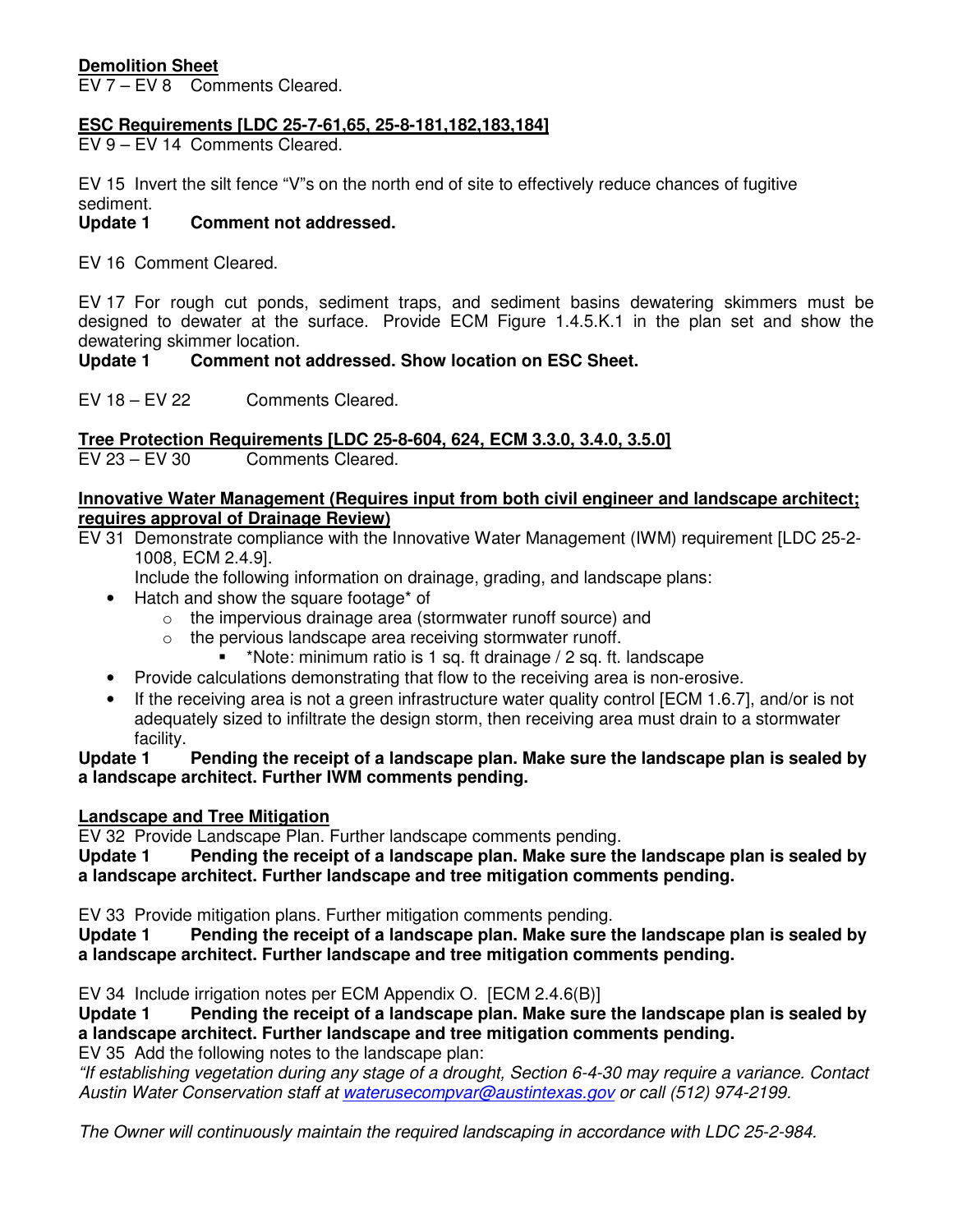All landscaped areas are to be protected by 6 inch wheel curbs, wheelstops or other approved barriers as per ECM 2.4.7."

[LDC 25-2-1004(A), ECM 2.4.7(A)]

**Update 1 Pending the receipt of a landscape plan. Make sure the landscape plan is sealed by a landscape architect. Further landscape and tree mitigation comments pending.** 

EV 36 Add planting detail ECM Figure 3-14 to the landscape plans.

**Update 1 Pending the receipt of a landscape plan. Make sure the landscape plan is sealed by a landscape architect. Further landscape and tree mitigation comments pending.** 

EV 37 Specify a minimum of 3 inches of organic mulch for the planting details. [ECM 2.4.5(A)] **Update 1 Pending the receipt of a landscape plan. Make sure the landscape plan is sealed by a landscape architect. Further landscape and tree mitigation comments pending.** 

EV 38 Tree mitigation must be provided (at minimum) at the following rates:

19 inches and greater, ECM Appendix F trees: 100%

8 to 18.9 inches, ECM Appendix F trees: 50%

19 inches and greater, all other trees: 50%

8 to 18.9 inches, all other trees: 25%

[ECM 3.5.4]

**Update 1 Pending the receipt of a landscape plan. Make sure the landscape plan is sealed by a landscape architect. Show all mitigation calculations. Further landscape and tree mitigation comments pending.** 

EV 39 Only trees shown in ECM Appendix F can be used for mitigation purposes. [ECM Appendix F] **Update 1 Pending the receipt of a landscape plan. Make sure the landscape plan is sealed by a landscape architect. Further landscape and tree mitigation comments pending.** 

EV 40 Seventy-five percent of the total caliper inches of mitigation trees required must be represented by significant shade trees located in Appendix F. The remaining 25% of total caliper inches may be represented by a mixture of Appendix F tree species. All trees selected must be suitable for the environment of the immediate planting site (see Appendix F for specific categorization such as tree, soil, site, or regulatory qualities). [ECM 3.5.4.A.4.]

**Update 1 Pending the receipt of a landscape plan. Make sure the landscape plan is sealed by a landscape architect. Further landscape and tree mitigation comments pending.** 

EV 41 Note: No mitigation is required for the removal of the following non-native invasive trees, but they need to be included in the tree survey:

Tree of heaven; Mimosa; Paper mulberry; White mulberry; Russian olive; Chinese parasol; Golden rain tree; Ligustrum; Chinaberry; Nandina; Photinia; Chinese pistache; Pyracantha; Salt cedar; Chinese tallow; Siberian elm; and Lilac chaste. [ECM 3.5.4.]

# **Update 1 Pending the receipt of a landscape plan. Make sure the landscape plan is sealed by a landscape architect. Further landscape and tree mitigation comments pending.**

EV 42 For urban forest accounting purposes, please provide the following information on the plan after all landscaping and/or tree-related comments are cleared:

- Total Appendix F tree inches surveyed;
- Total Appendix F tree inches removed;
- Total Non-Appendix F and Invasive removed;
- Total mitigation inches planted on site.

[ECM 3.5.4]

**Update 1 Pending the receipt of a landscape plan. Make sure the landscape plan is sealed by a landscape architect. Further landscape and tree mitigation comments pending.** 

# **Fees and ESC Fiscal Surety [LDC 25-1-82, 25-7-65, 25-8-234]**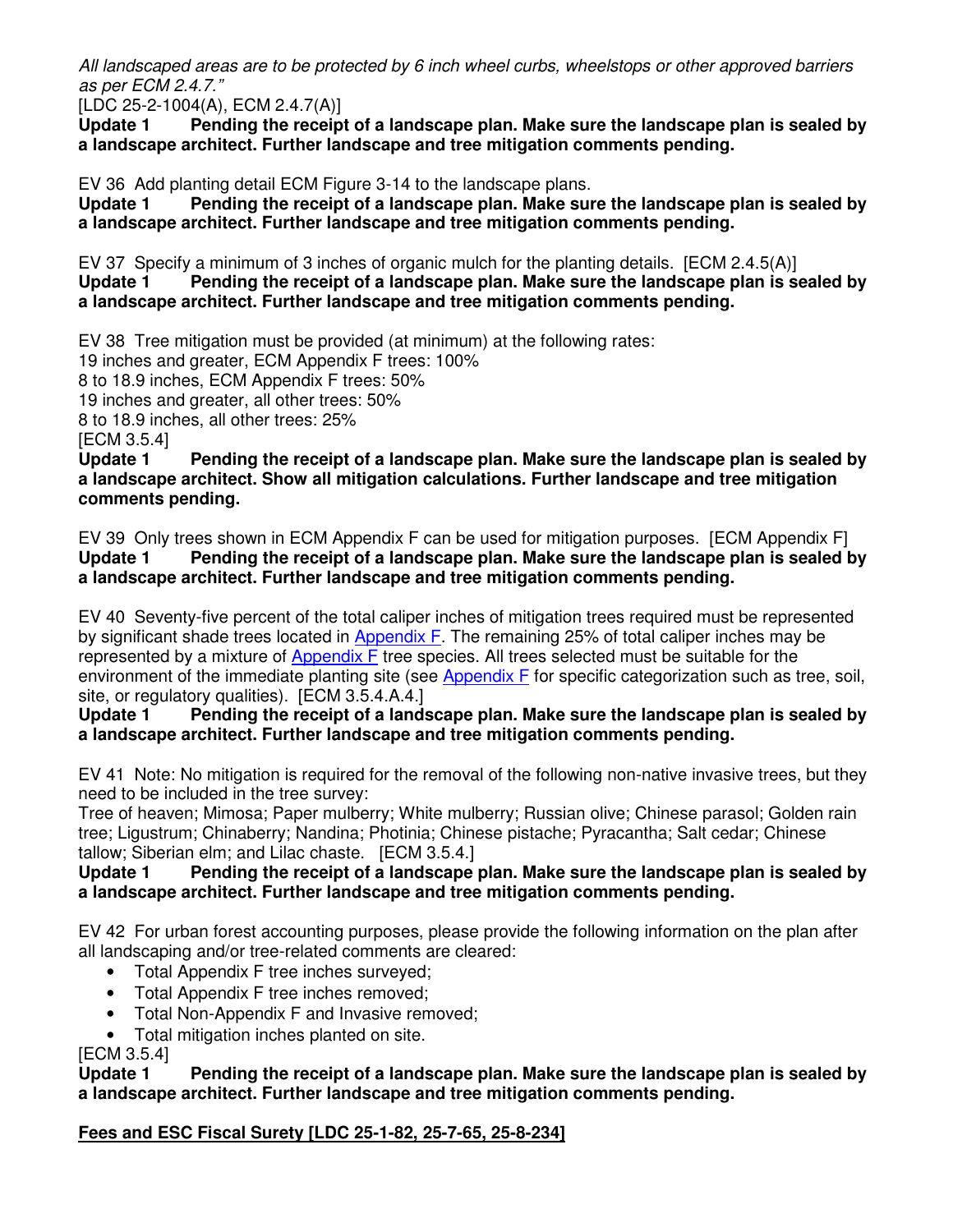EV 43 Provide a fiscal estimate for erosion/sedimentation controls and revegetation based on Appendix S-1 of the Environmental Criteria Manual. For sites with a limit of construction greater than one acre, the fiscal estimate must include a \$3000 per acre of LOC clean-up fee. The approved amount must be posted with the City prior to permit/site plan approval. [LDC 25-8-186, ECM 1.2.1, ECM Appendix S-1]

EV 44 Payment of the landscape inspection fee is required prior to permit/site plan approval. Please obtain the invoice at Intake on the fourth floor. For questions regarding landscape fee amount, please call 512-974-1770. Payment of the fee is made at the first floor Cashier's Window. Upon payment, please notify the environmental reviewer.

## **Environmental Variance**

- Impervious cover beyond watershed limit

EV 45 Environmental variance package preparation will not take place until review is substantially complete and the environmental variance fee is paid. In addition, the project cannot go before the Environmental Board until the project is substantially compliant with Code. For questions regarding variance fee amount, please call 512-974-1770.

EV 46 If requesting an environmental variance please provide an Environmental Resource Inventory.

EV 47 A Land Use Commission environmental variance from LDC 25-8-423(C)(1) is required. Please submit a request letter that identifies the scope of the environmental variance and addresses the findings of fact per LDC 25-8-41(A). Pay environmental variance fee for each environmental variance through intake. Contact staff to discuss proposed environmental variance and determine information needed to assess and present the environmental variance request. For questions regarding variance fee amount, please call 512-974-1770.

EV 48 This comment pending environmental variance approval. Please include a note on the cover sheet noting: "A Land Use Commission environmental variance to Section 25-8-423(C)(1) of the COA Land Development Code, for impervious cover over the watershed limit, has been approved for this site by the Zoning and Platting Commission on *(insert date)*."

Flood Plain Review - Henry Price - 512-974-1275

 Reviewer notes: Portions of the site are located within the mapped 100-year floodplain of Lady Bird Lake. Applicant has shown the location of the 100-year floodplain on site plan sheets. Applicant does not propose any development activities within the floodplain.

FP 1. The applicant is required to contain the limits of the FEMA and City of Austin Regulatory floodplain within a drainage easement pursuant to LDC 25-7-152. Please provide documentation demonstrating this or provide requisite easement **Update 1: Comment pending discussion of easement requirements with applicant's engineer. Comment maybe cleared informally.** 

PARD / Planning & Design Review - Jackie Chuter - (512)974-9457

UPDATE 1:

PR 1: Cleared. PR 2: Cleared.

Site Plan Review - Nikki Hoelter - 512-974-2863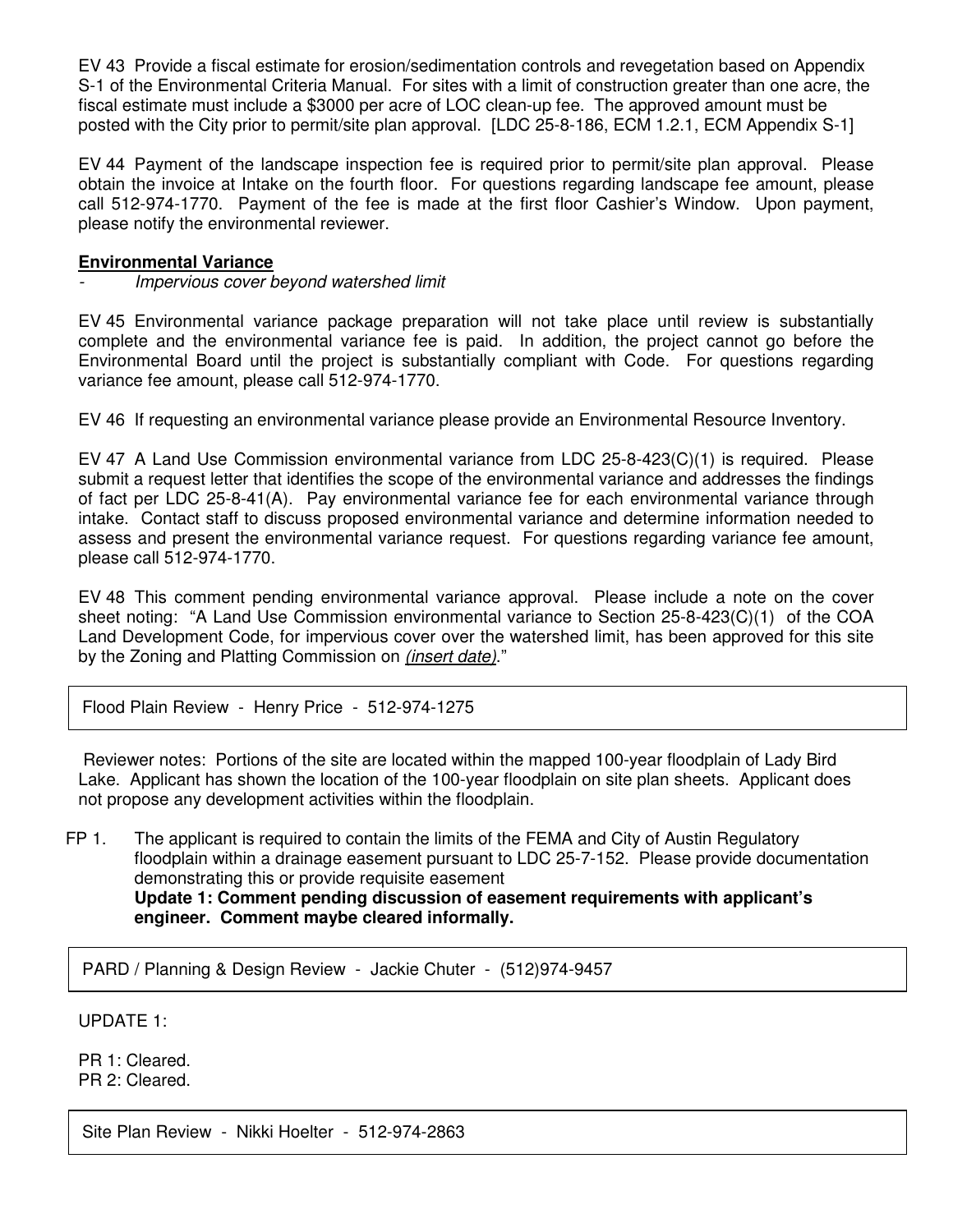- SP 1. This site is zoned P (Public), and is greater than one acre in size; therefore, a Conditional Use Permit is required, according to the Land Development Code Section 25-2-625. The CUP will be scheduled for Planning Commission after all comments have been cleared. Up#1 – Pending PC approval.
- SP 2. Comment cleared.

# **WATERFRONT OVERLAY**

- SP 3. Comment cleared.
- SP 4. WATERFRONT OVERLAY (WO) COMBINING DISTRICT REGULATIONS.

 (A)This subsection provides requirements for review and approval of site plans. 4)The Land Use Commission shall request a recommendation from the Environmental Board before approving or denying a site plan within the Waterfront Overlay combining district and shall consider the recommendation provided by the board. If the Environmental Board fails to make a recommendation, the Land Use Commission may approve or deny the site plan without a recommendation. [Section 25-2-721]

\*\*Please provide a recommendation for the site plan from the Environmental Board prior to scheduling for Planning Commission. This recommendation is separate from environmental waiver recommendations.

Up#1 – Comment pending.

- SP 5. Comment cleared.
- SP 6. Please verify that these amenities will not be provided within the primary setback of the site, park facilities, including picnic tables, observation decks, trails, gazebos, and pavilions. If provided the site will be required to comply with Section 25-2-721(B)(2);

the park facilities are located on public park land; and

the impervious cover does not exceed 15 percent.

Up# 1- Show the boundaries of the primary and secondary setbacks.

Up#1 - Show ALL existing improvements for the entire 30 acre tract, not only the portion being redeveloped.

Up#1 - Provide 1 overall site plan showing all existing improvements for the 30 acre tract.

SP 7. Verify whether fountains, patios, terraces, outdoor restaurants, and similar uses are provided in the secondary setback. These are the only improvements permitted in the secondary setback. [Section 25-2-721(C)(1)]

 Up#1- Show the primary and secondary setback on the overall 30 acre plan and the sheet showing the proposed improvements.

- SP 8. Comment cleared.
- SP 9. Show on the site plan the boundary of the primary and secondary setback for the Zilker Park Subdistrict. [Section 25-2-745(B)(C)]

(B) The primary setback line is located 100 feet landward from the Town Lake shoreline. (C) The secondary setback line is located 700 feet landward from the primary setback line. Up#1- Show the primary and secondary setback on the overall 30 acre plan and the sheet showing the proposed improvements.

SP 10.25-2-715 (C) Copies of administrative site plans submitted within the Waterfront Overlay shall be provided to the board to assist in maintaining a comprehensive understanding of all development activity affecting the waterfront. Please contact this reviewer to discuss. \*\*A copy of the approved plan will need to be provided to Mark Walters with Zoning and Planning. UP# 1- Comment will be cleared after the plan has been approved.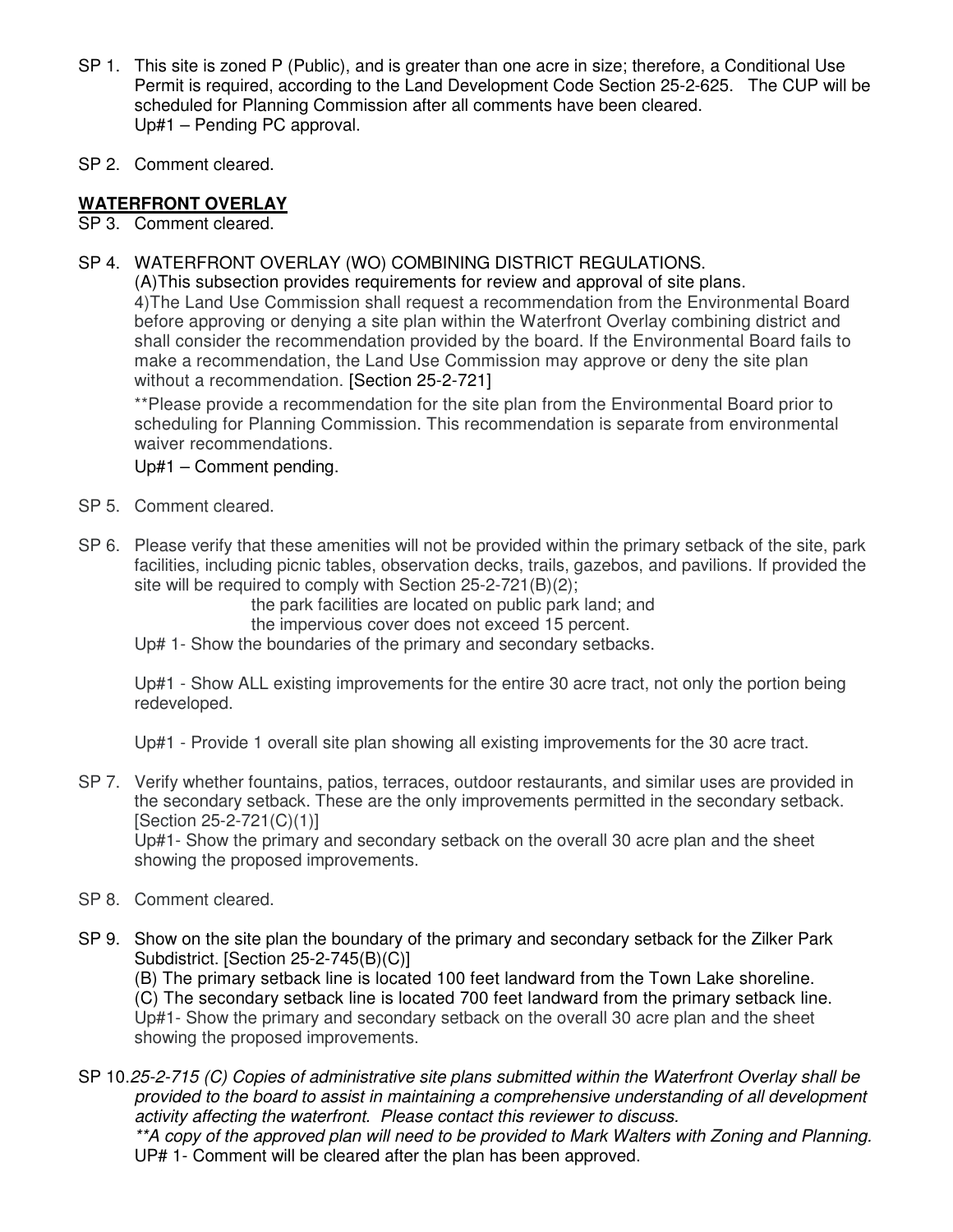# **SUBCHAPTER E**

- SP 11. Comment cleared.
- SP 12. Comment cleared.
- SP13. Comment cleared.
- SP 14. Comment cleared.
- SP 15. Comment cleared.
- SP 16. Comment cleared.

# **CAPITOL VIEW CORRIDOR**

SP 17. This site is within the Mopac Bridge Capitol View Corridor. Show the limits of the view corridor on the plan.

Since a building is not proposed or an extreme amount of grading in this area a capital view corridor determination will not be required.

Up# 1- After further discussion with management, a CVC determination is required because the site is located in a corridor. Please submit a CVC determination application.

Provide the determination with the update plan submittal.

Show the coordinate points on the site plan sheet as shown on the determination.

# **NATIONAL REGISTER HISTORIC DISTRICT**

SP 18. The site is located in the National Register of Historic Districts. The Historic Landmark Commission must review proposed exterior and site changes to City Historic Landmark properties in an effort to assist owners in retaining the historic character and defining architectural characteristics of important historic sites in Austin. The Historic Landmark Commission reviews Certificate of Appropriateness applications at its monthly meetings (typically the fourth Monday of each month). The applicant needs to be present at the meeting to answer any questions that may arise and to provide supplemental information as needed. Please contact Steve Sadowsky, Historic Preservation Officer at 512-974-6454 or at Steve.Sadowsky@austintexas.gov. \*\* This comment pending approval of site plan from the Historic Preservation Office. Up#1 – Comment pending sign off Historic Preservation Office.

## **ADMINISTRATIVE SITE PLAN REQUIREMENTS**

SP 19.Comment cleared.

SP 20. Please show all existing and future dedicated easements, including joint access, drainage, conservation, utility, communication, etc. Indicate volume and page or document number, or dedication by plat.

 Up#1 – It's understood the site is owned by the City of Austin, however all easements whether existing or proposed are required to be shown.

- SP 21. Comment cleared.
- SP 22. Comment cleared.
- SP 23. Comment cleared.
- SP 24. Provide a site data table for the development. Although buildings are not proposed, provide a place holder within the table which show zero buildings. Up#1 - Provide a note on the site plan stating there are no buildings on the site.
- SP 25. Comment cleared.
- SP 26. Please show the boundary lot lines with bearing and dimensions for the 11 acre site. It appears it's shown only for the limits of construction.

Up#1 – Provide reference points on the plat, it's not clear where this is located.

SP 27. Comment cleared, deferred to TR comments.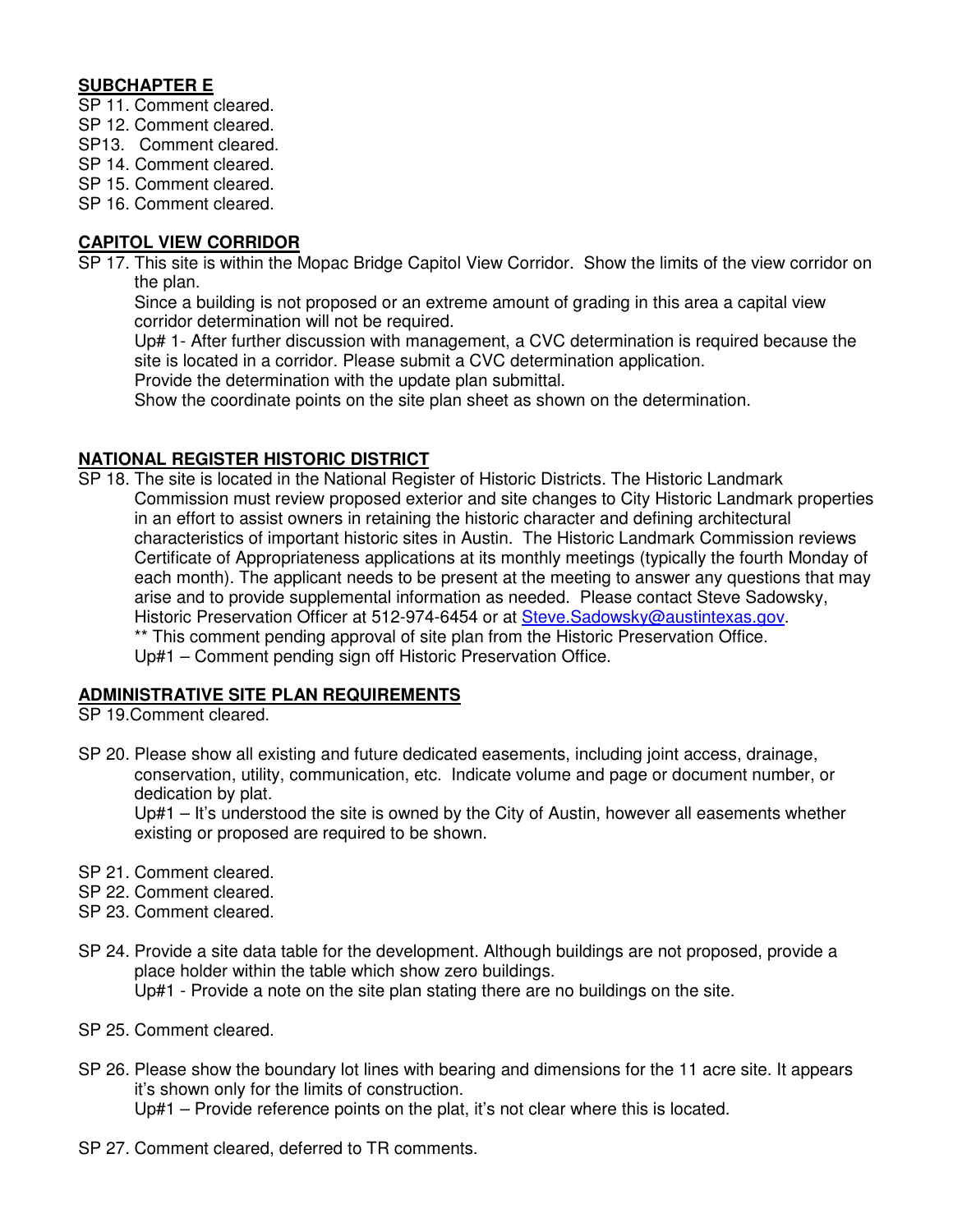SP 28. Show the address as 2262  $\frac{1}{2}$  Lou Neff Road on the coversheet and within the margin on each sheet.

 Up#1 – Provide confirmation from addressing, because our system still shows the correct address as 2262 ½ Lou Neff Road.

SP 29. Comment cleared.

R.O.W. Review - Reza Sedghy - 512-974-7912

### **REJECTED 4-9-2018**

### **ROW1 All utilities must be approved prior to ROW.**

### **ROW2 AULCC is pending (UCC-180118-06-01).**

### **Pending AULCC comments: AWU, Street and Bridge.**

Approval for this Site Plan is related to the plans received in this update. All revisions required to satisfy any other reviewer's comments, must not affect construction in the ROW. If revisions to this plan require changes to any elements or proposed construction within the Right-of-Way, a formal review by ATD- ROW and ATD-Traffic Control will be required.

### **Please note:**

- 1. Approval of Site Plan does **not** permit any work in the Right-of-Way to be conducted without approved permit:
	- a. Excavations for utilities require an Excavation Permit (EX)
	- b. Driveways and Concrete work require a Driveway/Sidewalk Permit (DS)
	- c. Traffic Control and Pedestrian protection require a Temporary Use of Right-of-Way Permit (TURP)
	- d. All other permits such as Building Permit (BP) must be approved before use of the ROW will be allowed
- 2. Approved set of plans must be submitted to ROW Management before Excavation permits will be approved. Please deliver to:

 Isaiah Lewallen 3701 Lake Austin Blvd. Austin TX 78703 (Isaiah.Lewallen@austintexas.gov) 512-974-1479

- 3. Development Services inspection fees must be paid and recorded, and DSD inspector assigned to job **before excavation permit can be issued**. Contact Stephen.Castleberry@austintexas.gov
- 4. If License Agreements or Encroachment Agreements are required all agreements must be approved and recorded before ROW permits can be approved. This also includes:
	- a. All Plan Revisions/Corrections be submitted and approved
	- b. All updated engineering estimates for any plan revision/correction be submitted to Development **Services**
- 5. Coordinate with Austin Center for Events (Betty.Torres@austintexas.gov), Public Works Department, and any other projects identified as conflict at time of permitting
- 6. Most ROW permits can be applied for online at: http://www.austintexas.gov/rowman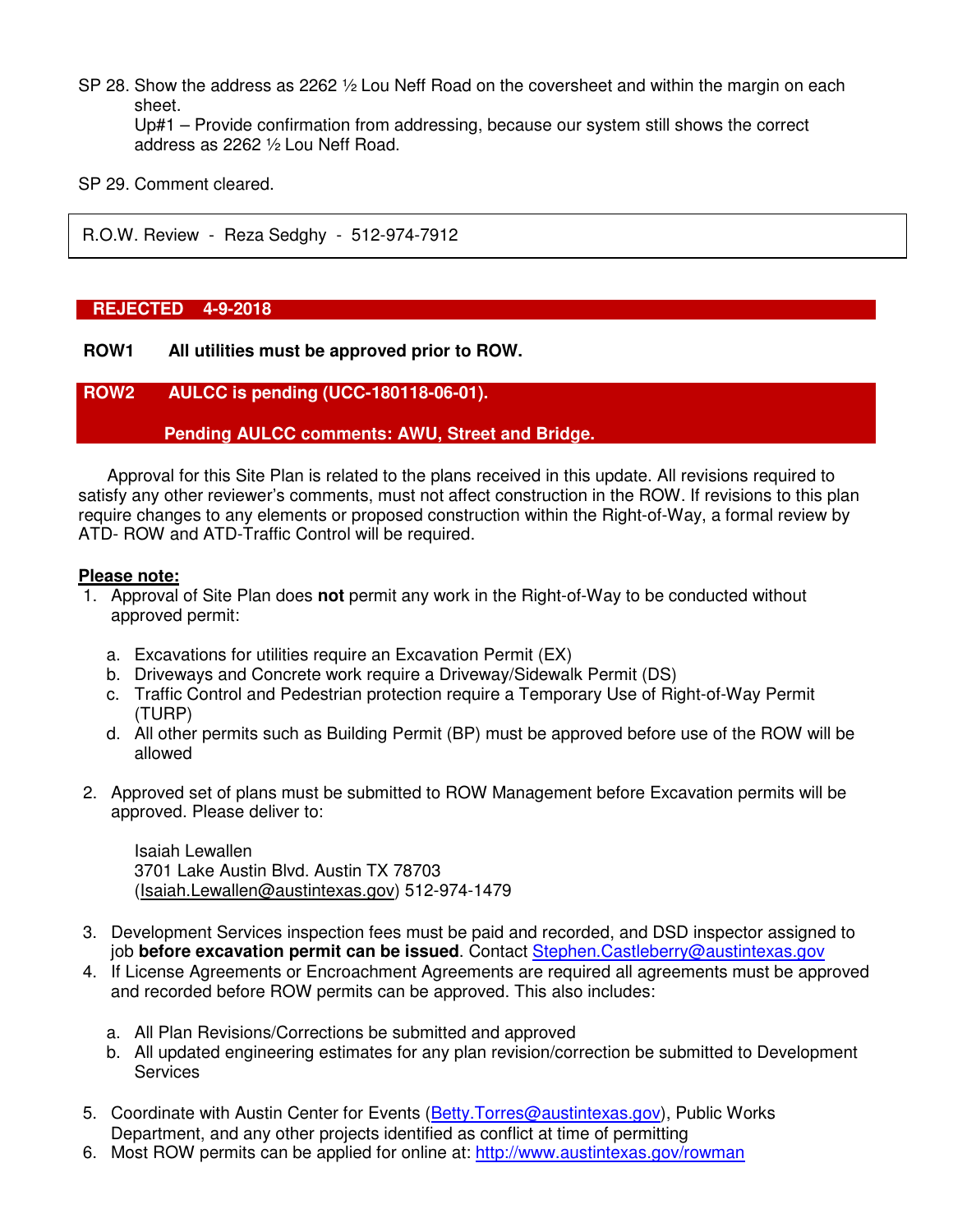**FYI – Per discussions with the applicant and Site Plan Reviewer, the area within the LOC is not proposed as parking and/or loading, and the site plan will include other portions of Zilker Park (i.e. the overall site plan is expanding). Once the plans have been revised with Update 2, a more detailed review will be provided.** 

### **SUBCHAPTER E**

TR1. U1: Comment cleared. A building is not proposed.

- TR2. A Development of a site five acres or larger with frontage on a urban roadway shall comply with the Internal Circulation Routes (§2.2.5). Each internal block shall be no larger than 5 acres. The maximum length of any block face, as measured from intersection to intersection, shall be 800 feet. Identify (label) the ICRs on the site plan, or request AEC. (§2.2.5.C.1). **U1: Comment not cleared. Please show the entire area within the site plan and identify the ICR(s).**
- TR3. Publicly accessible sidewalks shall be provided along both sides of all ICRs (§2.2.5.B). Refer to §2.2.5.B) for the sidewalk sections required along ICRs.
	- $\triangleright$  On portions of the street with building frontage meeting the requirements of §2.2.5.C, the sidewalk section shall consist of two zones: (i) Planting zone must be 7 feet minimum, must be continuous, and located adjacent to curb. The zone shall be planted with street trees at an average spacing not greater than 30 feet on center, or up to 60 feet on center with approval of the Director if parallel or head-in parking is provided pursuant to §2.2.2.B.5 and (ii) Clear Zone must be 5 feet minimum (§2.2.3.B.1-2). Contact the Environmental Reviewer for a list of approved shade street trees.
	- > On portions of the street that do not contain building frontage, a five-foot unobstructed sidewalk shall be provided, all of which shall be located within 12 feet of the curb. Dimension and label the Planting Zone and the Clear zone on the Site Plan.

## **U1: Comment not cleared. Identify the sidewalks along the ICR(s).**

TR4. Sidewalks, designed in accordance with the Commercial Design Standards, are required along Urban Roadways (Stratford Drive and Lou Neff Road) (§2.2.3.B). The sidewalk section shall consist of two zones: (i) Planting zone must be 7 feet minimum, must be continuous, and located adjacent to curb; and (ii) Clear Zone must be 5 feet minimum (§2.2.3.B.1-2). Dimension and label the planting zone and the clear zone on the site plan along Stratford Drive and Lou Neff Drive. FYI – the sidewalk is required to the edge of the LOC lines along both streets. **U1: Comment not cleared. Dimension the planting zone along Stratford Drive. Lou Neff** 

**Drive is not public ROW (Urban Roadway). Additionally, clearly show the right-of-way lines on the plans and revise the sidewalk and cross walks across Lou Neff Road to be within right-of-way, if necessary.** 

- TR5. U1: Comment cleared. The poles are light poles. The existing utility poles will remain under partial compliance (for the whole site).
- TR6. Provide private drive or public street connections to existing private drives or public/private streets on adjacent sites, or stub-outs if connections are not feasible. If a stub-out is proposed, provide a callout indicating "stub-out for future connectivity". (§2.3.1.A). **U1: Comment not cleared. Please show the entire area within the site plan and show compliance with this section. Partial compliance or AEC may be required after further review.**
- TR7. Where a public street is adjacent to the property line, provide direct pedestrian and bicycle access from that street to a customer entrance/use. The pedestrian and bicycle access points must be fully accessible during operating hours. (§2.3.1.B)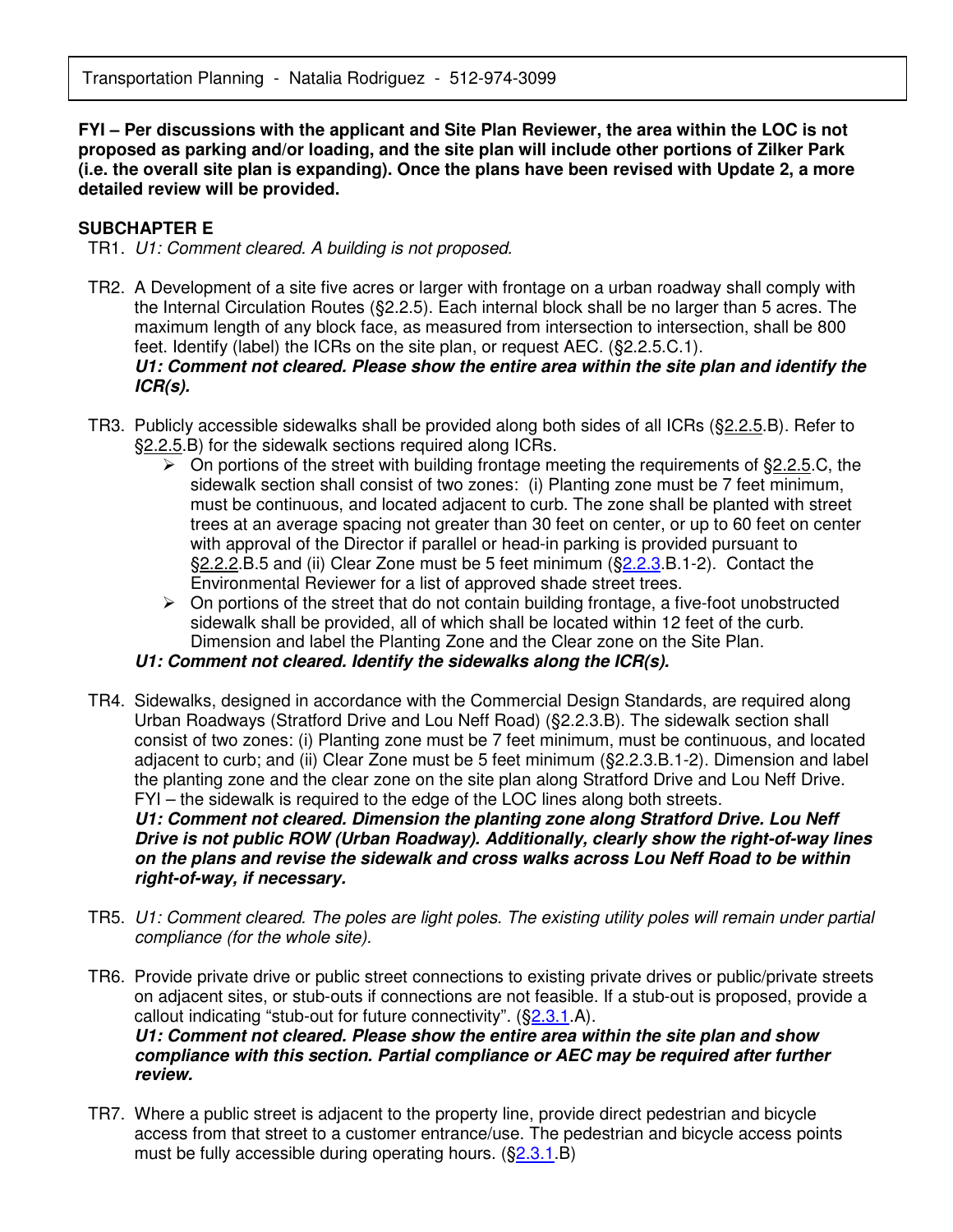**U1: Comment not cleared. Please show the entire area within the site plan and show compliance with this section. Partial compliance or AEC may be required after further review.** 

TR8. All sites must provide at least two options to improve connectivity 2.3.2 (Table B). If the project provides surface parking in excess of 125% of the required parking, then the project must provide at least three measures of improvement (§2.3.2) Show the options on the plans and provide a table indicating the chosen options.

# **U1: Comment not cleared. Please show the entire area within the site plan and show compliance with this section.**

## **DRIVEWAYS**

TR9. Existing non-conforming driveways may be required to conform with City standards, including driveway closing and curb construction where appropriate. LDC 25-6-295, 25-6-321, 25-6-322; TCM, 5.3.1.R. A driveway means a surfaced area providing vehicular access between a street and an off-street parking or loading area. LDC 25-1-21. It does not appear that off-street parking or loading are proposed with this site plan application. Please remove all driveways and curb ramps and indicate that curb and gutter is proposed and will be constructed in accordance with City of Austin standards (along Lou Neff Road), or revise the plans to show proposed off-street parking. If parking is proposed, show and dimension the driveway widths at the property line, curb return radii, throat length, spacing, etc. in accordance with the Transportation Criteria Manual. Additional comments may be generated after further review.

**U1: Comment not cleared. Since parking and loading is not proposed with this site plan, please remove all driveways. If a connection is proposed from Lou Neff Road, identify the surface type and what it will be used for (i.e. maintenance, etc.).** 

# **PARKING**

TR10. Clarify what the proposed crushed stone staging area and pervious pavers will be used for. Based on existing Google Images, this area is being used as surface parking. Additional comments may be generated after further review.

**U1: Comment not cleared. Please provide a note and callouts on the site plan sheet indicating the proposed use and indicate that parking and loading are prohibited within the proposed LOC. Ensure all provided parking spaces are dimensioned in accordance with the TCM.** 

- TR11. Provide a parking table indicating the proposed and existing land uses, the floor area in square feet for each land use, the parking ratio, the number of parking spaces required by type, and the number of parking spaces (if proposed) by type (standard, compact, handicapped, bicycle, loading, etc.). LDC 25-6-472, Appendix A. If a parking table does not exist for the site, provide the information listed above and staff will provide a Special Parking Determination. **U1: Comment not cleared. Please provide the existing parking table, or provide the proposed land uses and amenities for staff to perform the Special Parking Determination for this site.**
- TR12. Identify the location of bicycle parking on the site plan, note the number of spaces to be provided, and show a detail of the bicycle rack (City of Austin standard detail #710S-1 or S-2, approved 2012). The minimum requirement is 5% of the motor vehicle spaces prior to reductions, or 5 spaces whichever is greater, LDC 25-6-477, Appendix A. TCM, 9.2.0, #11.

## **U1: Comment not cleared. Please show the bicycle parking for the entire site. SIDEWALKS**

TR13. Confirm that the existing hike and hike trail will not be reconstructed or revised with this proposed site plan application.

**U1: Comment not cleared.** The existing hike and bike trail will not be reconstructed or revised except for a small portion to install the drainage improvements which will be reconstructed to City of Austin standards. **Provide a callout where the trail will be reconstructed indicating the**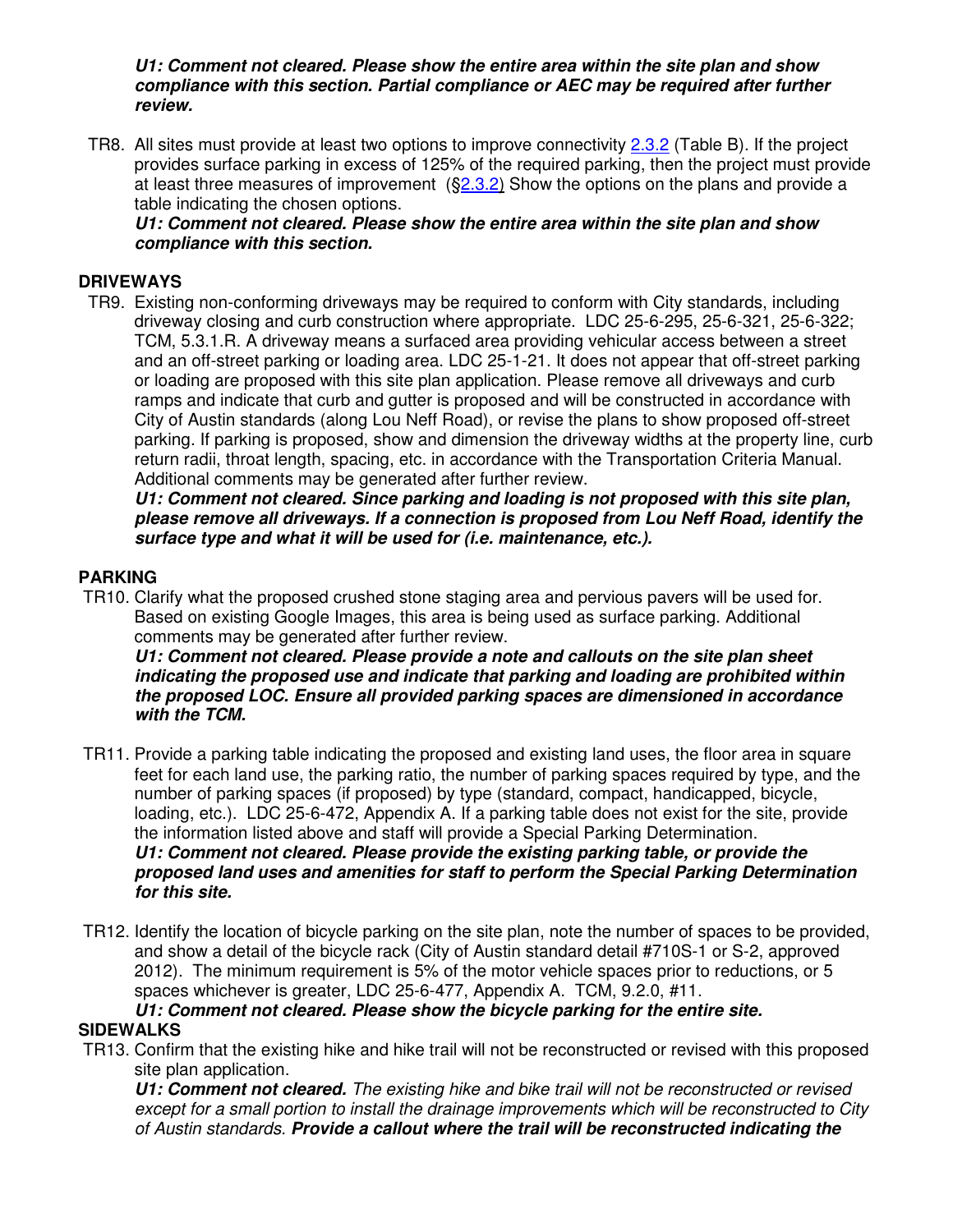**trail will be reconstructed to City of Austin standards. Also, provide the granite gravel hike and bike trail detail 1301S-1.**

TR14. U1: Comment cleared. The dimension has been removed.

# **RIGHT-OF-WAY**

TR15. Show the existing right-of-way and pavement width for Stratford Drive and Lou Neff Road and remove "existing" from their callouts. Additional right-of-way dedication may be required after further review.

**U1: Comment not cleared. Please dimension the ROW width and pavement width for Stratford Drive and clearly identify the public rights-of-way (Stratford Drive and Barton Springs Drive) and the private drives (Lou Neff Road) on the overall site plan. Currently, it appears that Lou Neff Drive is public right-of-way.** 

TR16. Remove the ramp detail on sheet 5, typical driveway detail on sheet 6. The City of Austin details are shown on sheet 20.

**U1: Comment not cleared. The details are shown on site details sheet 22. Please remove.** 

# **ACCESSIBILITY**

TR17. U1: Comment cleared. The note has been provided.

TR18. Accessible routes within the boundary of the site must be provided from public transportation stops, accessible parking and passenger loading zones, and public streets or sidewalks to the accessible building entrance they serve. [IBC1104.1]. Provide accessible routes along the sidewalk within the right-of-way in accordance with TAS standards.

**U1: Comment not cleared. Once the overall site plan is shown, show the accessible route from public transportation stops, accessible parking and passenger loading zones, and public streets or sidewalks to the accessible building entrance/amenities.** 

- TR19. U1: Comment cleared. The notes have been provided.
- TR20. Curb ramps must be located so as to provide a continuous accessible path of travel. Show a curb ramp at the intersection of Stratford Drive and Lou Neff Road going across Stratford Drive (for the "t" intersection) and provide the "T" intersection COA standard detail 432S-3C. TCM, 4.3.0.G. [TCM, 4.3.0; City of Austin Standard No. 432S-3 thru 432S-3F].

**U1: Comment not cleared.** Stratford Drive is public right-of-way and Lou Neff Road is a private drive; therefore, a "T" intersection is not existing. A curb ramp across Stratford Drive is not required. **Lou Neff Drive is a private drive; therefore, curb ramps are not allowed. Please revise the sidewalk connection with the driveway to comply with the type II driveway detail 433S-2 and remove the curb ramps.** 

## **MISCELLANEOUS**

- TR21. Clarify if this site is within an overall site plan which includes the green lawn (soccer fields area), volleyball courts, botanical gardens, etc. If there is an overall site plan, please provide the overall park site plan sheet showing the existing and proposed improvements. **U1: Comment not cleared. Show the overall site plan showing all existing and proposed improvements.**
- TR22. U1: Comment cleared. Trash dumpsters are not proposed within the LOC area.
- TR23. Show all existing and proposed physical obstructions (utility poles, trees, etc.) in the right-of-way which could affect sidewalk or driveway locations. For information: You may have to relocate utilities at your own expense if they interfere with sidewalk or driveway locations. **U1: Comment not cleared. Please show the existing and proposed physical obstructions within the rights-of-way. Additionally, clarify if the proposed wooden fence is proposed**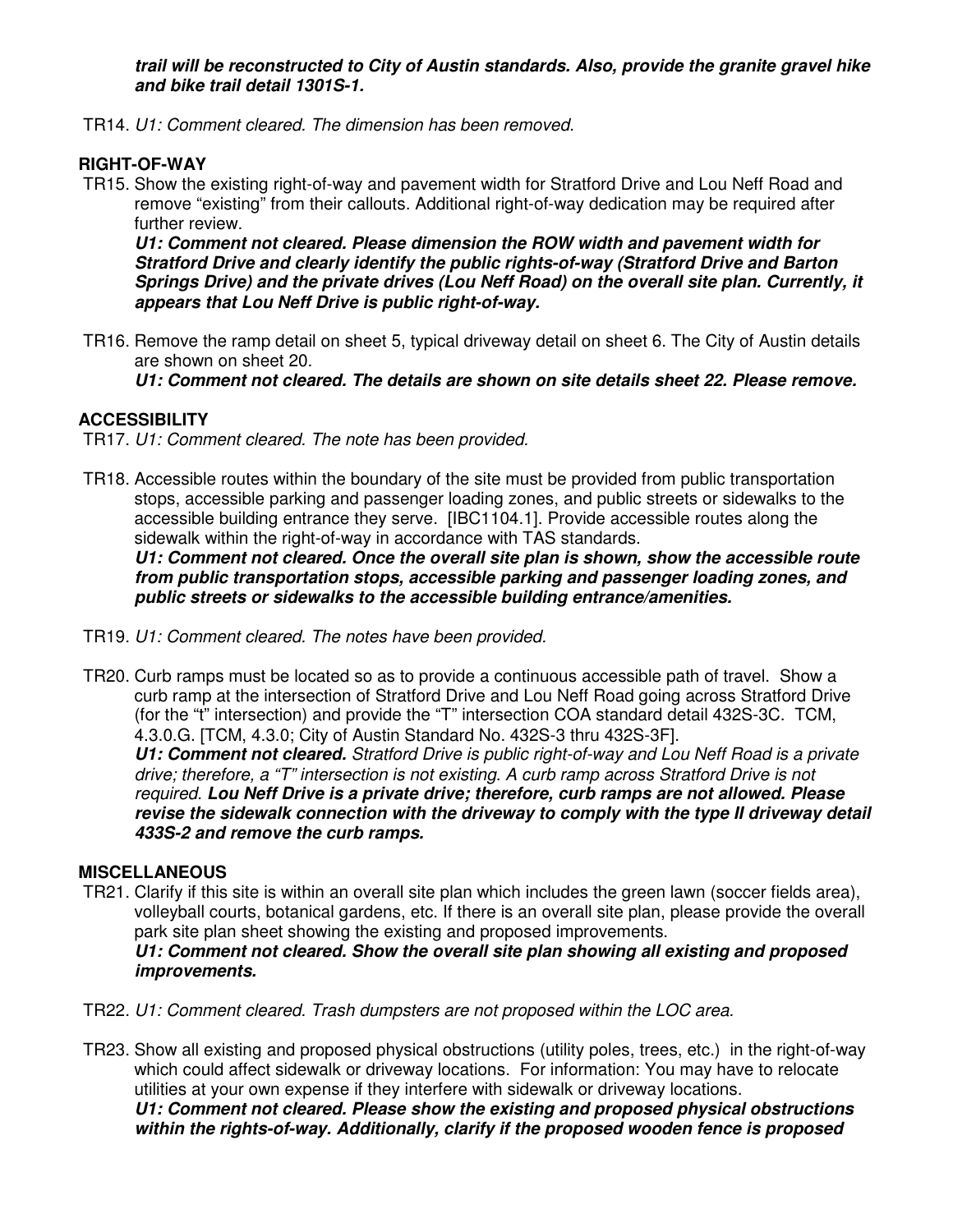## **within the right-of-way or parkland. Revise the location to be within the parkland, if necessary.**

Additional comments based on changes made with Update 1:

TR24. Revise the callout for the crosswalk to indicate the correct COA detail.

- TR25. Existing non-conforming driveways may be required to conform with City standards, including driveway closing and curb construction where appropriate. LDC 25-6-295, 25-6-321, 25-6-322; TCM, 5.3.1.R.
- TR26. Undivided two-way driveway approaches must be between 25 and 40 feet wide along Stratford Drive and 30 and 45 feet wide along Barton Springs Road, measured at the property line. Show dimensions on the site plan at the property line. TCM, Table 5-2.
- TR27. Dimension the driveway curb return radii on site plan. The curb return radii must be between 10 feet and 25 feet along Stratford Drive and between 20 feet and 30 feet along Barton Springs Drive. TCM, Table 5-2.
- TR28. Driveway approaches must be separated by a minimum of 50 feet along Stratford Drive, measured from edge to edge at the property line. TCM, Table 5-2. Show the adjacent driveways and dimension the separation on Stratford Drive.

Additional comments may be provided as a result of information or design changes provided in your update.

AW Utility Development Services - Neil Kepple - 512-972-0077

WW1. The site plan must be reviewed and approved by Austin Water for compliance with City criteria

FYI: For plan review status contact Brit Jones with Pipeline Engineering at 512-972-0235. The Landowners Engineer will be notified by Pipeline Engineering once the red-lines/comments are ready for pickup at the Austin Water Utility Waller Creek office located on the 3<sup>rd</sup> Floor at 625 E.10<sup>th</sup> St. Austin, TX 78701.

Planner 1 Review - Cindy Edmond - 512-974-3437

## **THE FOLLOWING COMMENTS APPLY PRIOR TO THE RELEASE OF THE SITE DEVELOPMENT PERMIT.**

- P1. FYI An appointment is required in order to receive the site development permit. The permit will be released *after* the flash drive has been submitted with the Intake Staff and the site plan approval blocks have been finished. Contact the Planner I listed above at Cindy.Edmond@austintexas.gov to set up an appointment to receive the site plan permit.
- P2. FYI Fill out the Site Plan Approval blocks with the following information in **bold.**
	- **Sheet numbers**
	- File number: **SPC-2017-0482C**
	- Application date: **Nov 27, 2017**
	- (if the case is administrative) Under Section **112** of Chapter **25-5** of the City of Austin Code
	- (if the case is approved by Commission) Under Section **142** of Chapter **25-5** of the City of Austin Code
	- Case Manager: N Hoelter
	- Zoning: P